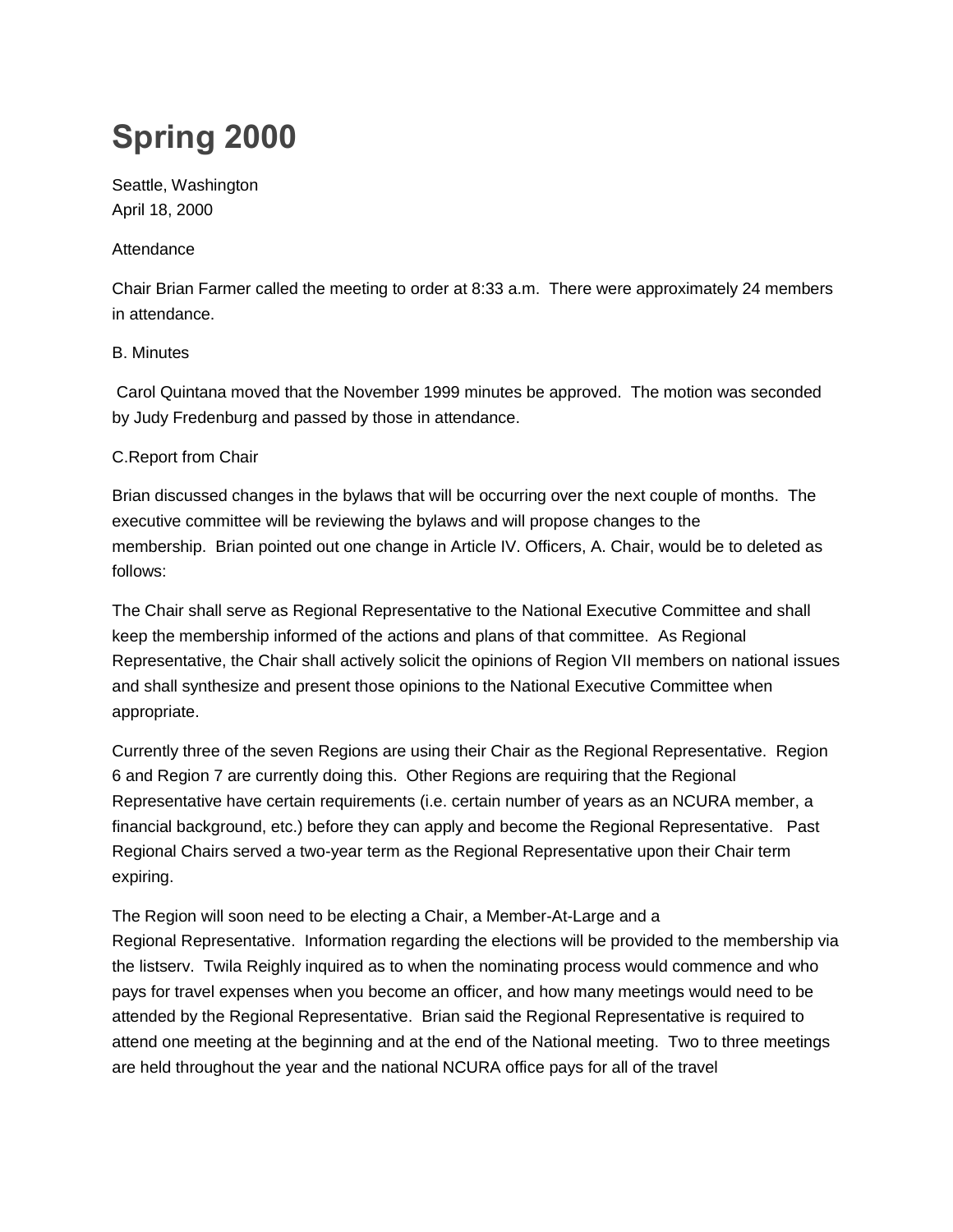expenses. Brian advised that if you are thinking of running for office that you talk to your boss to assure your time commitment for NCURA activities are supported and approved.

Kathleen Engstrom has left NCURA and was the Member-At-Large representative. Brian has appointed Tim Edwards of the University of Montana as Kathleen's replacement until the Member-At-Large term is complete.

## D.Committee Reports on National Activity

The Board of Directors met in Las Vegas, Nevada in February 2000. Spoke with the President of NCURA to see what vision was going to be pursued. Brainstormed as to how people could network with more ease. The National NCURA office is willing to assist in making these connections and would appreciate input on ways to help the connection take place.

Discussion by the Board will also include the procedure and timing of implementation of the changes in the bylaws and the synchronization of the National and Regional bylaws. It is the goal of the Board to not become so complex that nothing can be accomplished. The Board will be sending out the bylaws with the agreed upon changes. Will be sent out. Brain asked for input from the members on how bylaws should be changed.

### E. Standing Committee Reports

Professional Development Committee - No report.

Program Committee - No report.

Nominating Committee - No report.

### F. Regional Business

Brian encouraged members to participate in NCURA activities and to volunteer to the various committees available through NCURA.

Denise Wallen reminded members to notify here if their e-mail addresses change, so that she could update the listserv.

Brian also reminded the members to complete the Member Profile and/or update as appropriate on the National NCURA website. Brian said he would ask the National NCURA office for the current email list to compare to the Regional e-mail list.

### G. Other

Discussion commenced on the hosting of the Spring 2001 regional meeting. Suggested places were Santa Fe, New Mexico and Jacksonhole, Wyoming. Discussion followed regarding weather conditions and cost efficiency of getting to both places. The members voted on which location and it was decided that Santa Fe, New Mexico would be where the Spring 2001 meeting would be